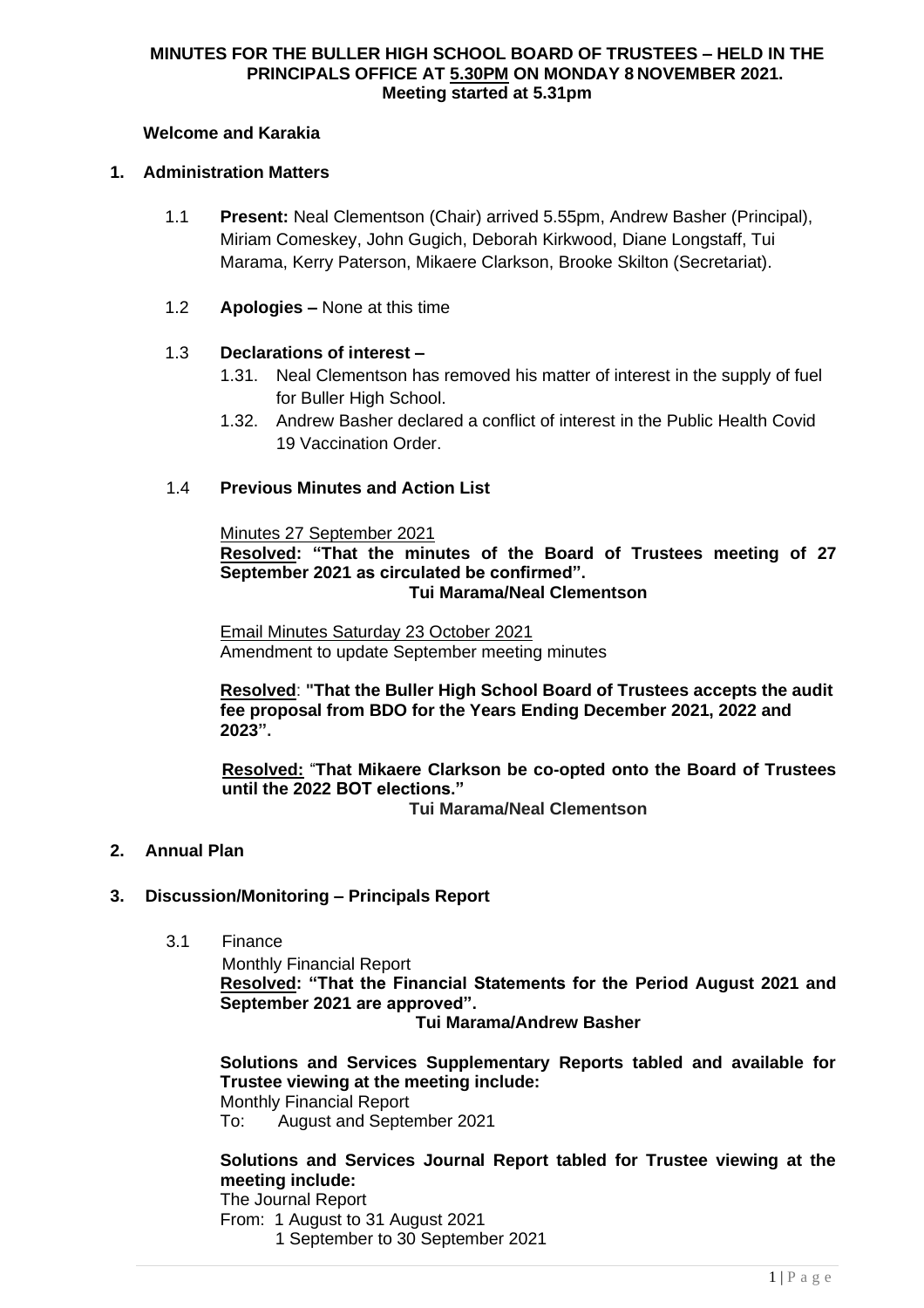# 3.2 School Operation

# 3.3 Legal Compliance

**Sexuality Health Consultation - biannually Section 60B Consultation about Treatment of Health Curriculum**

#### **Resolved: "That in accordance with Section 91 of the Education and Training Act 2020, the School's curriculum on Sexuality Education for Year 9 and 10 students is re-adopted for the next two years." Andrew Basher/Neal Clementson**

- 3.4 Property
- 3.5 Health and Safety
- 3.6 Staffing

# **4. Presentations**

4.1 Board Workplan

**Resolved: "That the Board of Trustees at their meeting on Monday, 8 November 2021 reviewed and adopted the following policy statement and procedure:**

• Curriculum Delivery Policy

# **Tui Marama/Miriam Comeskey**

# 4.2 Expert/Department Presentations

4.2.1 **Jacqueline Christie-Cumming, HOD Humanities** was in attendance from 5.31pm to 5.55pm.

Miss Christie-Cumming advised the Board that this year Tourism level 2 and 3 was added as a course option offered by the Humanities department. Buller High School has been accredited to deliver, mark and moderate the Tourism, which has made the process much easier.

Social Science is the first curriculum area to go through the NZQA changes and they will have 4 years to implement all required changes. New Zealand History is being imbedded within the curriculum.

Current staffing is 3 full time teachers and 2 of these staff will be leaving at the end of the school year. 2 first year teachers have been employed in place and Miss Christie-Cumming is looking forward to their fresh views and positivity but is thinking the department may require more planning days to support the NZQA changes.

Mention was given that the students are using the 8 devices purchased by the Board in every period and they are very thankful for these.

# 4.2.2 **Corrina Batt, Business Manager** was in attendance from 5.58pm to 6.10pm

Mrs Batt gave the following report:

Finance Report for September

Income

Our reports incorporate several arears of unbudgeted income including:

\$10,000 MOE Response to Flooding - Special Reasons Income

\$114,105 MOE Flood Damage Repairs

\$99,642 Crombie Lockwood cash settlements for vehicles and contents (expenditure charged out for replacement plant under fixed assets \$93,412.52 Sale of Charleston Land

Expenditure budgets for Teacher relief continues to track below expectation, with the September report depicting a YTD of \$5,991.55 against a budget of \$60,000.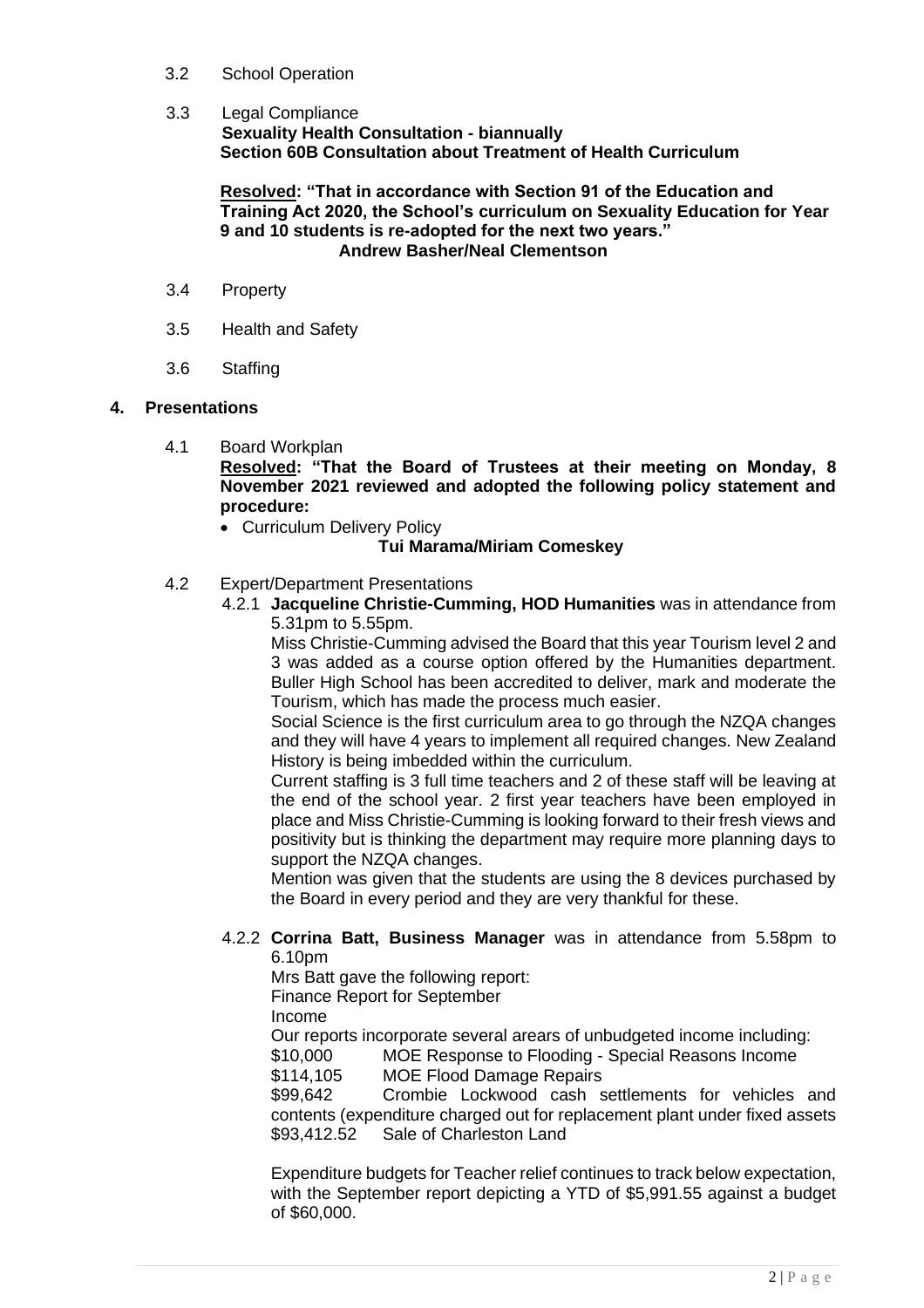BOT Teacher Funded position is tracking below expectation, with the September report reflecting that we have not spent any of the allocated \$100,000. However, there will be expenditure charged against this budget as we begin to allocate staffing costs for the final quarter of the year.

The Staff PLD Budget reflects a YTD of \$32,619 against a budget of \$36,080.

Group 730 Repairs and Maintenance is tracking above expectations, with the September report depicting a YTD of \$69,099 against a budget of \$51,200

Energy: Tracking above expectation with a YTD of \$54,101 against a budget of \$54,500.

Audit Fees for 2021 will go over budget based on their revised agreement with the school for the years 2021, 2022 and 2023.

Administration salaries: Predicting that we will not remain within budget.

The Auditor will carry out their systems review on site on 25 November.

Mrs Batt also reports that the Ministry of Education has confirmed that the heating solution for Buller High School will be an Air Water Heat Pump system. This is an MOE lead project.

Installation is awarded to Decarbonised Energy Solutions; accordingly a contract will be signed between the parties next week. (the parties being MOE and Decarbonised Energy Solutions).

Once the contract is in place Decarbonised Energy Solutions representative, Adrian Kerr, will contact the Business Manager providing detail for implementation and commissioning of the new plant. The MOE confirm that installation will be completed, with the new plant commissioned for opening of the heating season in April 2022.

#### 4.3 Board Self Review

# **Resolved: "That the Principal's Report be accepted as read". Andrew Basher/Tui Marama**

# **5. Correspondence – None at this time**

# **6. Move to in committee: Neal Clementson/Diane Longstaff**

The general subject of each matter to be considered while the public is excluded, the reason for passing this resolution in relation to each matter, and the specific grounds under Section 48(1) of the Local Government Official Information and Meetings Act 1987 for the passing of this resolution as follows:

| General subject of each matter to be<br>considered                                     | Reason for passing this<br>resolution in relation to each<br>matter                                                                                                                        | Ground(s) under Section<br>48(1) for the passing of<br>this resolution |
|----------------------------------------------------------------------------------------|--------------------------------------------------------------------------------------------------------------------------------------------------------------------------------------------|------------------------------------------------------------------------|
| Minutes of In Committee BOT<br>Meeting 27 September 2021<br>Principal's Appraisal<br>٠ | Protect the privacy of natural<br>persona, including that of<br>deceased natural persons.                                                                                                  | Section 2(a)                                                           |
| Disciplinary Matters - statutory<br>٠<br>reporting<br><b>Staffing Issues</b>           | Maintain legal professional<br>privilege.<br>Enable the Board to carry on,<br>without prejudice or<br>disadvantage, negotiations<br>(including commercial and<br>industrial negotiations). | Section $(g)(i)$                                                       |